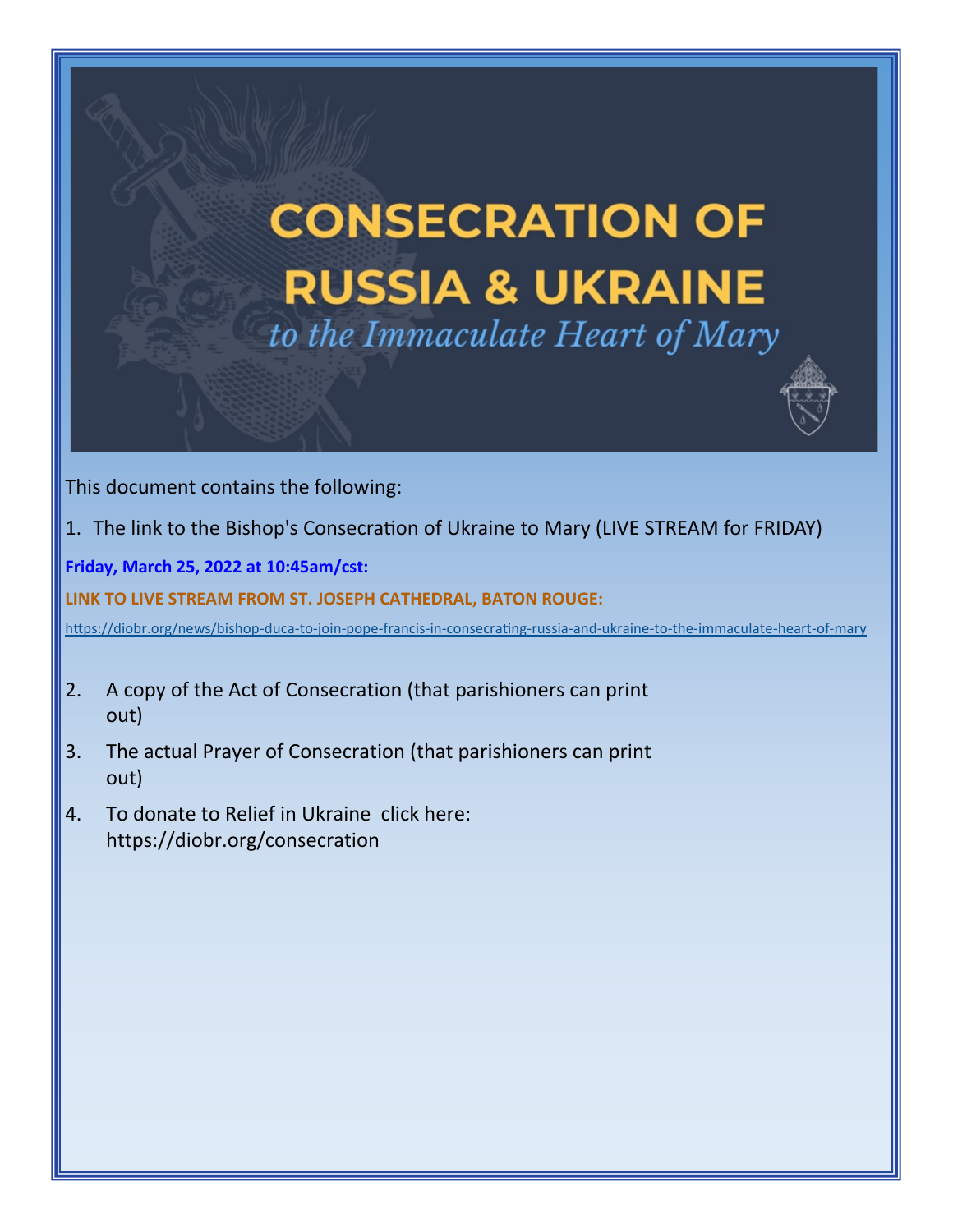

O Mary, Mother of God and our Mother, in this time of trial we turn to you. As our Mother, you love us and know us: no concern of our hearts is hidden from you. Mother of mercy, how often we have experienced your watchful care and your peaceful presence! You never cease to guide us to Jesus, the Prince of Peace.

Yet we have strayed from that path of peace. We have forgotten the lesson learned from the tragedies of the last century, the sacrifice of the millions who fell in two world wars. We have disregarded the commitments we made as a community of nations. We have betrayed peoples' dreams of peace and the hopes of the young. We grew sick with greed, we thought only of our own nations and their interests, we grew indifferent and caught up in our selfish needs and concerns. We chose to ignore God, to be satisfied with our illusions, to grow arrogant and aggressive, to suppress innocent lives and to stockpile weapons. We stopped being our neighbour's keepers and stewards of our common home. We have ravaged the garden of the earth with war and by our sins we have broken the heart of our heavenly Father, who desires us to be brothers and sisters. We grew indifferent to everyone and everything except ourselves. Now with shame we cry out: Forgive us, Lord!

Holy Mother, amid the misery of our sinfulness, amid our struggles and weaknesses, amid the mystery of iniquity that is evil and war, you remind us that God never abandons us, but continues to look upon us with love, ever ready to forgive us and raise us up to new life. He has given you to us and made your Immaculate Heart a refuge for the Church and for all humanity. By God's gracious will, you are ever with us; even in the most troubled moments of our history, you are there to guide us with tender love.

We now turn to you and knock at the door of your heart. We are your beloved children. In every age you make yourself known to us, calling us to conversion. At this dark hour, help us and grant us your comfort. Say to us once more: "Am I not here, I who am your Mother?" You are able to untie the knots of our hearts and of our times. In you we place our trust. We are confident that, especially in moments of trial, you will not be deaf to our supplication and will come to our aid.

That is what you did at Cana in Galilee, when you interceded with Jesus and he worked the first of his signs. To preserve the joy of the wedding feast, you said to him: "They have no wine" (*Jn* 2:3). Now, O Mother, repeat those words and that prayer, for in our own day we have run out of the wine of hope, joy has fled, fraternity has faded. We have forgotten our humanity and squandered the gift of peace. We opened our hearts to violence and destructiveness. How greatly we need your maternal help!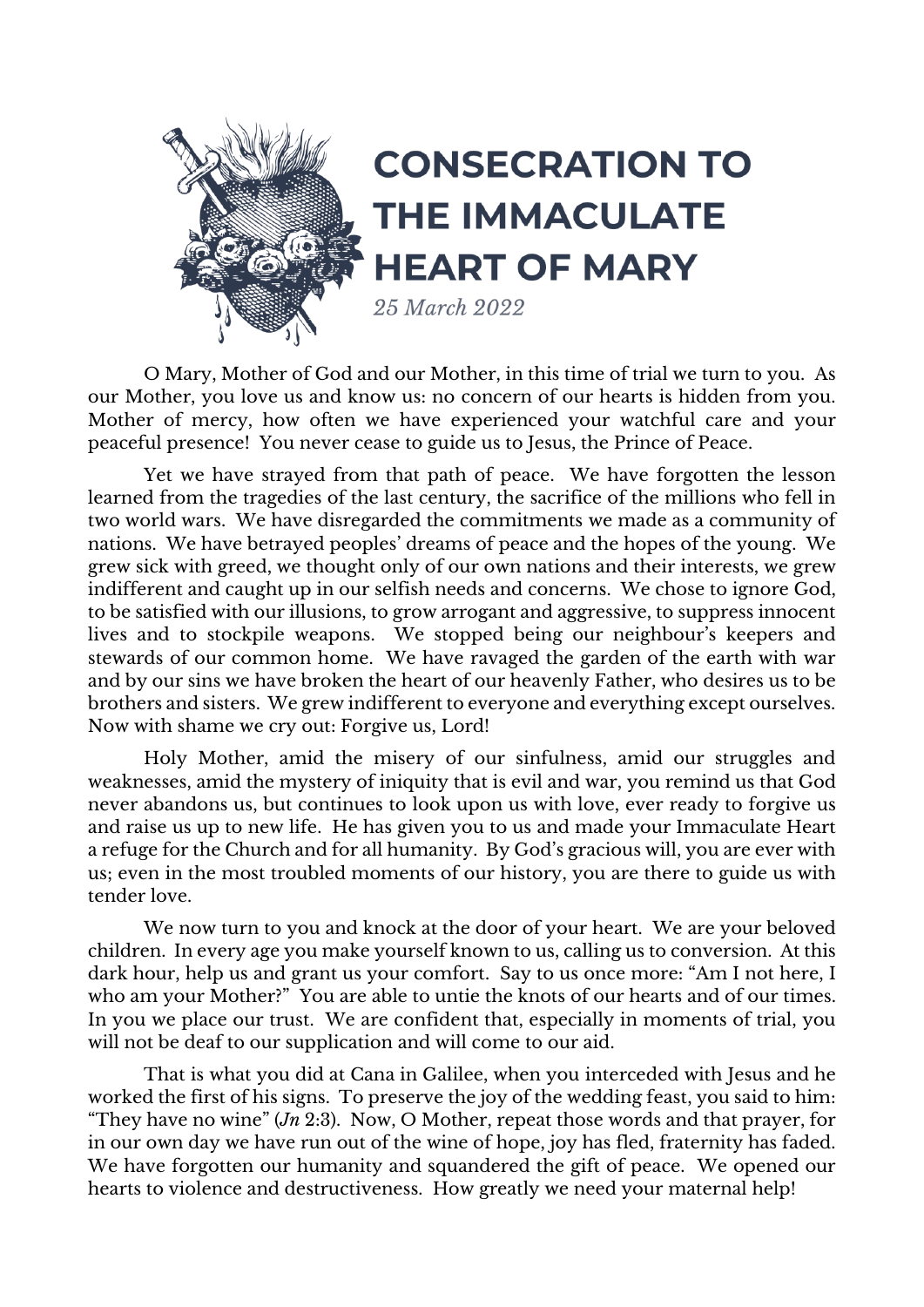*Therefore, O Mother, hear our prayer.* **Star of the Sea***, do not let us be shipwrecked in the tempest of war.* **Ark of the New Covenant***, inspire projects and paths of reconciliation.* **Queen of Heaven***, restore God's peace to the world. Eliminate hatred and the thirst for revenge, and teach us forgiveness. Free us from war, protect our world from the menace of nuclear weapons.* **Queen of the Rosary***, make us realize our need to pray and to love.* **Queen of the Human Family***, show people the path of fraternity.* **Queen of Peace***, obtain peace for our world.*

O Mother, may your sorrowful plea stir our hardened hearts. May the tears you shed for us make this valley parched by our hatred blossom anew. Amid the thunder of weapons, may your prayer turn our thoughts to peace. May your maternal touch soothe those who suffer and flee from the rain of bombs. May your motherly embrace comfort those forced to leave their homes and their native land. May your Sorrowful Heart move us to compassion and inspire us to open our doors and to care for our brothers and sisters who are injured and cast aside.

Holy Mother of God, as you stood beneath the cross, Jesus, seeing the disciple at your side, said: "Behold your son" (*Jn* 19:26). In this way he entrusted each of us to you. To the disciple, and to each of us, he said: "Behold, your Mother" (v. 27). Mother Mary, we now desire to welcome you into our lives and our history. At this hour, a weary and distraught humanity stands with you beneath the cross, needing to entrust itself to you and, through you, to consecrate itself to Christ. The people of Ukraine and Russia, who venerate you with great love, now turn to you, even as your heart beats with compassion for them and for all those peoples decimated by war, hunger, injustice and poverty.

Therefore, Mother of God and our Mother, to your Immaculate Heart we solemnly entrust and consecrate ourselves, the Church and all humanity, especially Russia and Ukraine. Accept this act that we carry out with confidence and love. Grant that war may end and peace spread throughout the world. The "Fiat" that arose from your heart opened the doors of history to the Prince of Peace. We trust that, through your heart, peace will dawn once more. To you we consecrate the future of the whole human family, the needs and expectations of every people, the anxieties and hopes of the world.

Through your intercession, may God's mercy be poured out on the earth and the gentle rhythm of peace return to mark our days. Our Lady of the "Fiat", on whom the Holy Spirit descended, restore among us the harmony that comes from God. May you, our "living fountain of hope", water the dryness of our hearts. In your womb Jesus took flesh; help us to foster the growth of communion. You once trod the streets of our world; lead us now on the paths of peace. **Amen**.